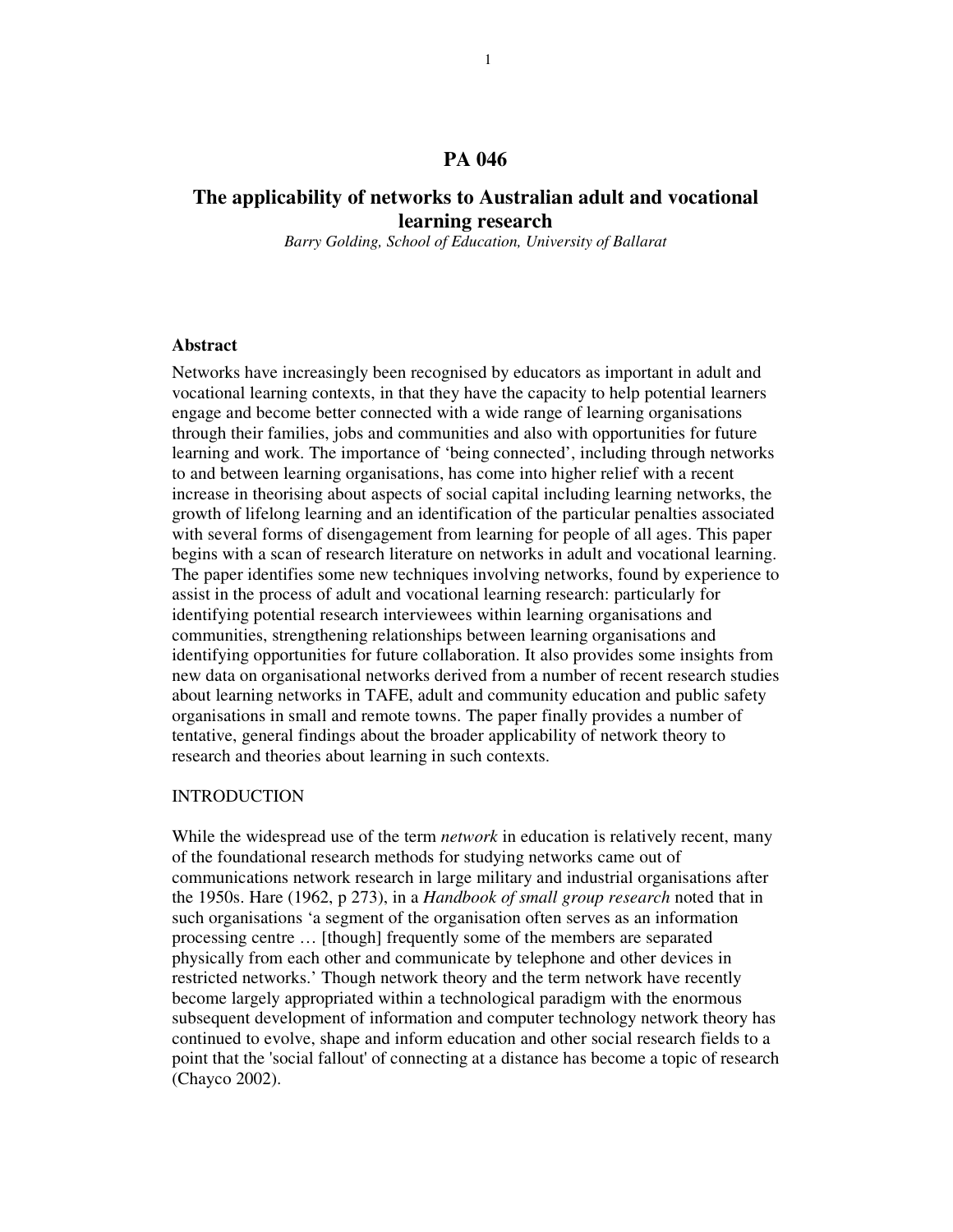In 1983 Knoke and Kuklinski (1983, p.7) observed that network concepts and methods of social research had undergone dramatic growth in sociology and anthropology during the previous decade and that their rapid introduction to audiences in other fields, including education, could be anticipated. For social researchers the early promise (Mitchell 1969, cited in Knoke and Kuklinski, p.13) had been that 'The patterning of linkages [could] be used to account for some aspects of behaviour of those involved', of consequence not only for individuals but also for the system as a whole. As Knoke and Kuklinski (1983, p.9) noted, network theory might enable a move away from

… the atomistic perspectives typically assumed by economics and psychology, [where] individual actors are depicted as making choices without regard to the behaviour of other actors, in ignorance of the social contexts in which the social actor is embedded.

The term *network* has since become a relatively common one in vocational and adult education research literature (network appeared in 155 titles on the VOCED data base 1 ), in 52 instances in association with the term *education* and 22 cases in association with the term *learning*. The term network appeared in the text of 937 entries in the same data base, primarily in association with education, (619 cases) learning (346 entries) and also employment (146 entries).

## LITERATURE REVIEW

A close perusal of this vocational education and training literature about networks shows that the term is now used to apply to a number of different contexts: from formal organisations that have a formal network function (e.g. Job Network and Local Learning and Employment Network); loose associations of professional educators and trainers (e.g. Skills and Education Network; National TAFE Science Network) to broader, more diffuse network constructs (e.g. network of women, international network national learning network, information network, international network) and more recently to networks with an electronic communication function (e.g. networkbased flexible learning, electronic networks).

The particular and increasing use of network theory in education derives in part through the application of social learning theory (Bandura 1977) and relatively new perspectives on the quintessentially social character of learning referred to as *situated learning* by Lave and Wenger (1991). In turn Bandura's work on social learning theory has had direct impact on diffusion network theory, in that …

… both theories seek to explain how individuals change their overt behaviour as a result of communication with other individuals. Both theories stress information exchange as essential to behavior (sic) change, and view network links as the main explanation of how individuals alter their behavior. (Rogers 1995, p.330).

Bandura (1977) held that 'Learning would be exceedingly laborious, not to mention hazardous, if people had top rely solely on the effects of their own actions to inform them what to do'. The central ideal of social learning theory is that an individual learns by means of observational modelling. Lave and Wenger's related idea of situated learning was developed from studies of apprentices but goes beyond the related, earlier notions that emphasised the importance of learning that takes place 'in' an individual: for example for apprentices or through 'learning by doing'. The term,

<sup>&</sup>lt;sup>1</sup> www.ncver.edu.au: accessed 14 January 2004. Contains 24, 462 entries.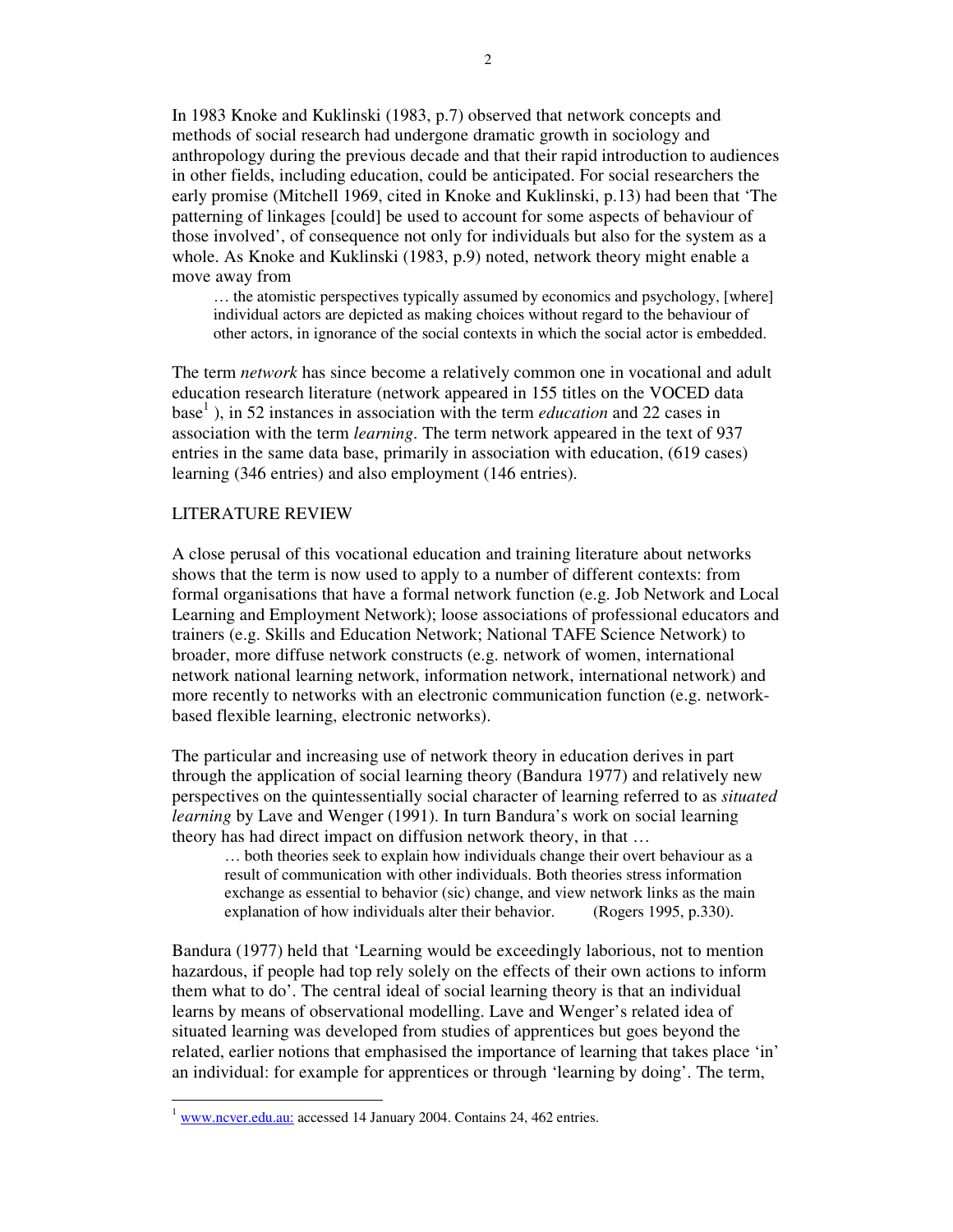*situated learning* suggests that learning that is typically produced collaboratively, in group situations and within a framework. In essence, Lave and Wenger (1991, cover) propose 'that learning is a process of participation in communities of practice, participation that is at first legitimately peripheral but that increases gradually in engagement and complexity'. Their theory is consistent with the contemporary idea of vocational and adult learning as a set of situated opportunities, and of a learning curriculum as 'a field of learning resources in everyday practice viewed *from the perspective of learners'* (Lave and Wenger 1991, p.97, their italics). In the context of this paper, social learning and situated learning theories that presuppose the importance of networks appear to lend themselves to critical examination by means of network theory.

The most recent advances in network theory other than in the field of electronic networks (and presumably in the covert intelligence community in their pursuit of terrorist networks) appear to have been made in the literature on the field of diffusion of innovation (eg Rogers 1995). This literature on the diffusion of knowledge and ideas through networks is of potential interest as they might apply to education and learning networks in relatively small organisations and communities typical of those found in smaller organisations and communities. Rogers (pp.290-293) summarised four main methods of measuring network links in diffusion networks: sociometric, informant ratings, self-designating techniques and observation. The sociometric method effectively asks a large number and range of network system members about their linkages. While the method has high validity it requires a large number of informants and involves analysis of very complex sociometric data.

The informant ratings method explores linkages in a similar manner but between a subjectively selected number of key informants. It saves cost and time but requires informants to be thoroughly familiar with the network context. The self-designating technique asks respondents to identify their own role in a particular network but is very dependent on the accuracy of respondent self-reporting.

Finally, observation methods observe, identify and record network exchanges at a micro-level. Though observation has high validity it is very obtrusive, time consuming and impractical in most 'real life'networks, examination of the micro instances of social interaction through conversation analysis (eg Boden 1994) informed by ethnomethodology (Garfinkel 1967) has been used to some effect (Falk and Harrison 1998; Falk and Kilpatrick 1999) to establish the relationships between learning and social capital in rural communities.

Of the three methods identified by Rogers, it is a variation of the informant rating method that has been found by the author to be particularly applicable and useful in learning network research in smaller towns and communities and which is elaborated later in the current paper. As Rogers (1995, p.292) summarised, asking only a handful of 'key *informants* who are especially knowledgable about the networks in a system' provides a 'precision that is almost as accurate as sociometric techniques when the system is small and when the informants are well-informed.'

It is pertinent to note at this point that the fact that small-scale learning organisations and relatively discrete, small country towns lend themselves extremely well to network-based research is not a new finding. Two decades ago the 'most prevalent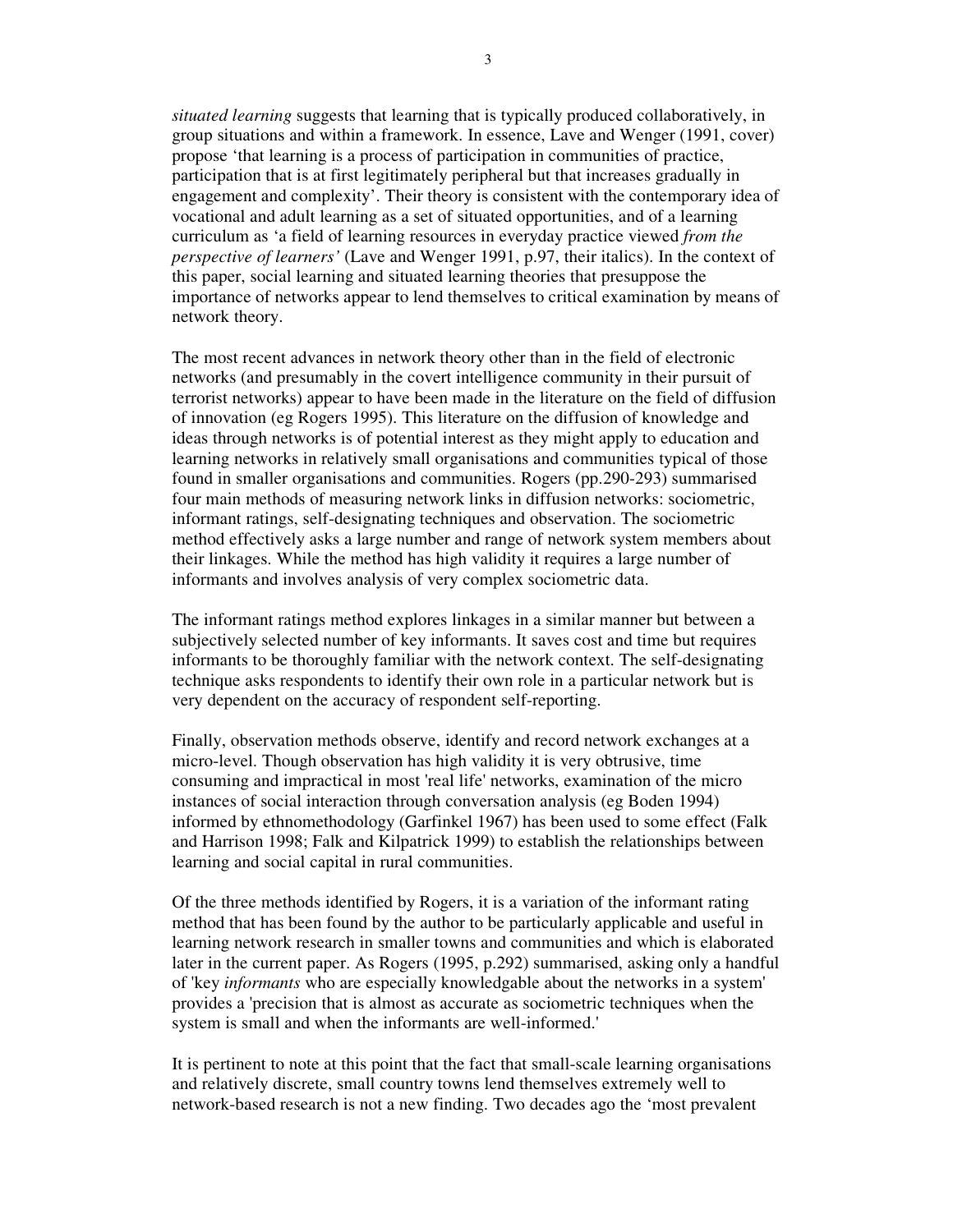studies of networks select[ed] small-scale organisations – classrooms, offices, gangs, social clubs, schools … and treat[ed] their individual members as the nodes' (Knoke and Kuklinski 1982, p.14). In 1962 'Communication Network' comprised a chapter in the *Handbook of small group research.* By the late 1990s 'Networks and Linkages' had become only a short paragraph in a similarly definitive book on *Theory and research on small groups* (Ed. Tindale, Heath, Edwards *et al*. 1998), and a definitive text on *Networks in and around organisations* (Andrews and Knoke 1999) had gravitated mainly to consideration of networks at they apply in inter-organisational, global and corporate contexts.

This move towards the analysis of larger scale network systems was anticipated by Knoke and Kuklinski, who noted in 1982 with some foresight that although small scale organisational settings 'have the considerable advantages of sharply delineated boundaries and enumerated populations, nothing intrinsic to network analysis prevents application to large scale systems' (p.14). It is perhaps timely to return to some of what was already known about smaller scale networks and network relations in Knoke and Kuklinski's era to ask why the widespread current application of network constructs to larger scale education policy and practice contexts has come about, and particularly why this application is not matched by a more rigorous use of network analysis and network theories in vocational and adult education and learning research.

### **Usefulness of network relations in education**

The answer to the second question posed above may have something to do with the radical and relatively rapid, widespread departure from government controlled and directed, initial educational organisations towards the latter part of the most recent century, towards a deliberately dispersed range of opportunities and contexts for lifelong learning in a diverse network of learning organisations for a very wide range of learners. In summary, there have been deliberate moves away from inflexible and hierarchical educational structures and sectors to learning organisations whose managers, employees, learners (and the organisations themselves) are encouraged to be more effective in an increasingly turbulent environment by actively networking and collaborating to routinely facilitate situated, social learning. Knoke and Kuklinski (1982, p. 13) had observed that …

Formal organisations with a centralised structure among its various divisions and departments may be most effective … in a placid environment, but in a turbulent, rapidly changing environment an organization with a less centralised structure may be more adaptable.'

In the 20 years since there has indeed been a move away from a focus on initial, school-based, centralised educational provision towards a facilitation of lifelong and lifewide learning in diverse contexts. The apparent advantages of networks to governments and policy makers involved in education goes well beyond the now widespread recognition of the importance of a wide range of situated learning over a lifetime, such as in the community, family settings and in the workplace. Networks allow effective transactional relations associated with learning to occur informally beyond the direct reach of governments and apparently at less public cost than if they were provided from a centralised, directive structure. Or put another way by Latham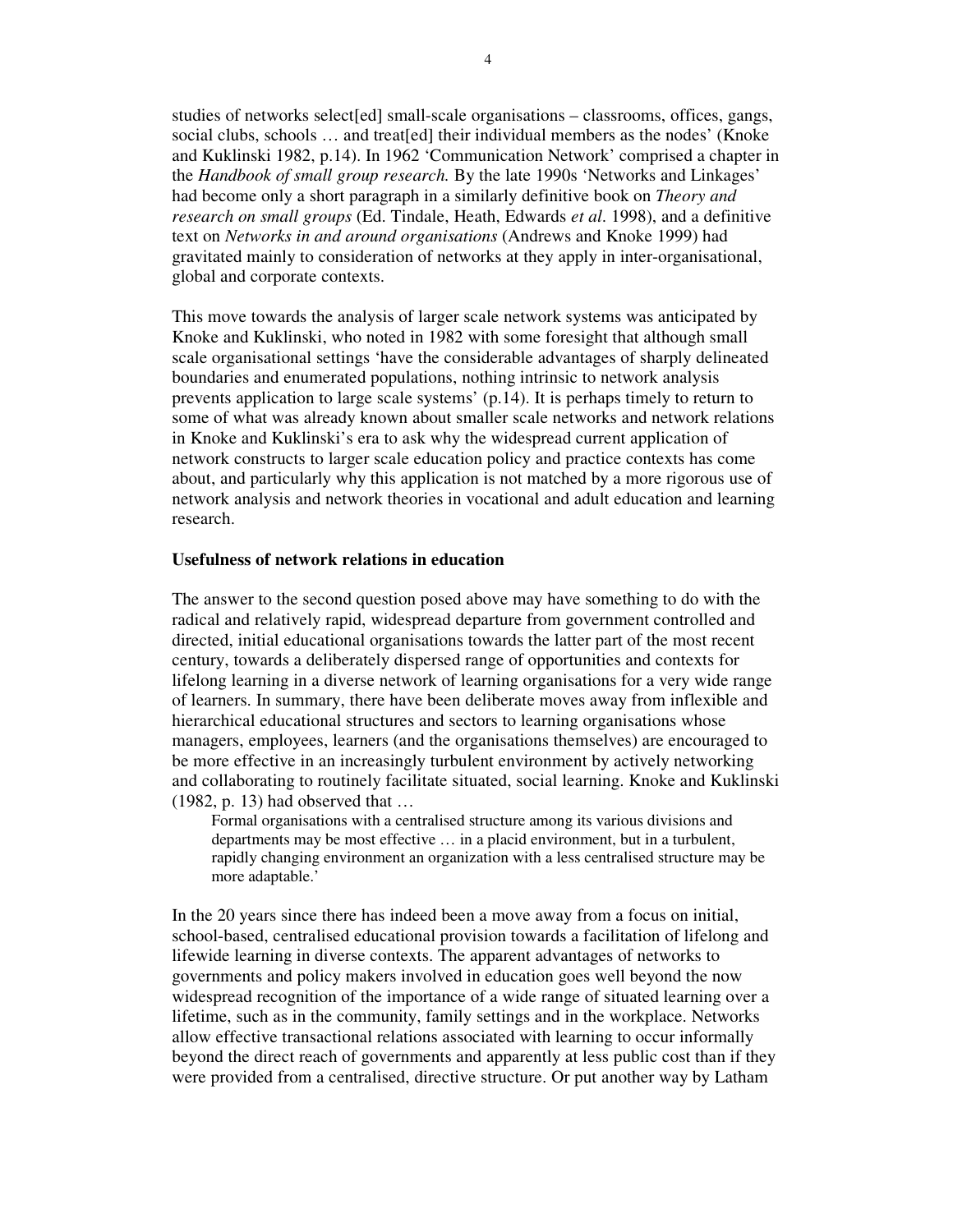(1998) within arguments for encouraging social capital and the devolution of structures of governance, there may be a case for …

… more thoroughly resourcing the work of the non-state public sector … [to] allow more of society's answers to come from community and civic … [and] turning over its decision-making powers as much as possible to intermediary associations linking the power of government to with the capacity of citizens to engage in mutual trust.

### **Relationships between learning networks and social capital**

This very recent and increasingly widespread application of social capital theory (albeit early, tentative: see Productivity Commission 2003) to education and other fields has further expanded the potential for network theory to inform education research. For Bourdieu (1986), social capital referred to resources that were linked to membership of a group. Social capital was seen by Bourdieu as a means of getting access, through social connections, to economic and cultural resources, with a particular emphasis on *social networks* that provide access to a group's resources. Bourdieu, unlike Coleman (1998), was less inclined to hold that social capital could be accrued by individuals. Putnam (1993) tended to focus more on social capital as involving trust, norms and networks that facilitate mutual cooperation. Woolcock and Narayan (2000, p.30) summarised the stance taken by many researchers in the field including the author that despite differences in definition and difficulties in measurement, 'We cannot wait until we know all there is to know about social capital before acting. Rather, to foster further our knowledge and understanding of social capital, we should adopt a learning by doing stance'

By 2002 ABS (2000) had noted that 'social capital is fast gaining wide interest and acceptance amongst policy makers, politicians and researchers alike'. Social capital at the level of learning organisations has some intuitive parallels with the act of socially embedded learning by individuals within those organisations. Learners tend to choose and learn within contexts and organisations that they trust and relate positively to. Part of the success of learning is therefore associated with collaboration (eg with teachers, other students). Staff, students, management committees and volunteers associated with many learning organisations experience the benefits of reciprocity. The very basis of much teaching and learning is widely regarded as didactic and reciprocal. Learning is greatly enhanced where norms are shared. In community owned and managed organisations, social capital is arguably the *modus operandi* on a range of levels (Falk, Golding and Balatti 2000). In rural communities social capital '… remains crucial … allowing people to communicate widely, think strategically and make informed decisions in order to deal with persistent problems and accelerating change.'(Cavaye 2003a, p 14).

While 'The literature contains a variety of definitions of social capital ... most authors agree that social networks and/or social norms are key elements of social capital' (Productivity Commission 2003, p.7) and that trust 'is either an additional element of social capital or a proxy for the level of social capital present in a community' (p.7). There is now a widely held view, after a decade of theorising and empirical study, that social capital is 'a *resource* that people can use to achieve certain objectives, albeit not one that one individual can own in a formal sense'(Productivity Commission, p.7). In this sense learning and particularly the social learning of Bandura (1977) or the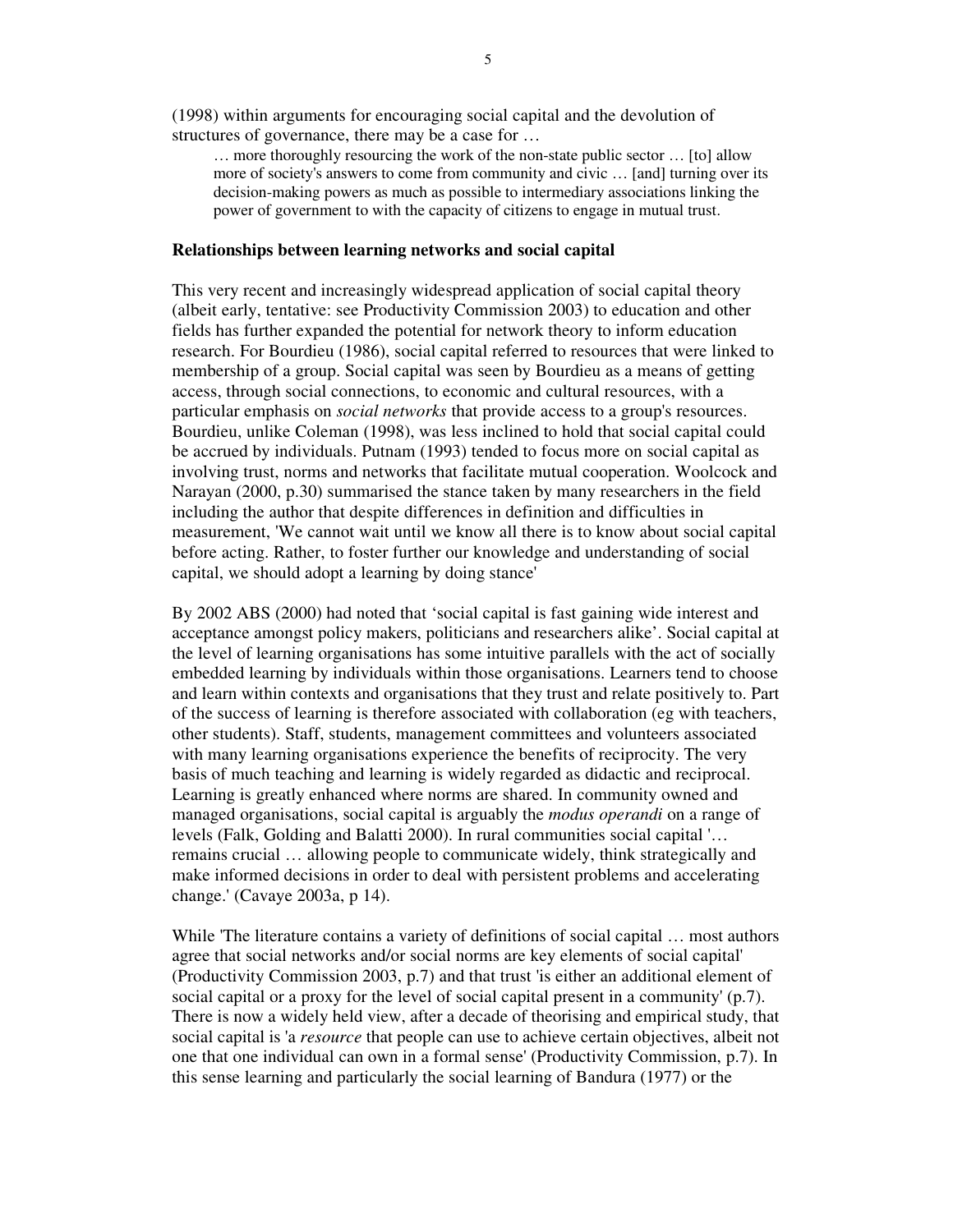situated learning of Lave and Wenger (1991) might well be viewed as either a subset of social capital or very closely related.

There is, however, a case that education might need to depart somewhat from some of these general agreements about the 'social capital metaphor': that social capital advantages individuals or groups because they 'are somehow better connected'(Burt 2000, p.3). Burt scans the research literature to conclude (unsurprisingly) that 'information circulates more within than between groups'(p.6) but questions whether 'networks with closure'(in which everyone is similarly and densely connected, and where he suggests 'distrust and character assassination is as strong as its association with trust' [Burt 1999, cited in Burt 2000, p.8]) is an really an ideal source of social capital, and by implication, as a context for diffusion of ideas through learning.

On this basis Burt (2000, p.9) argues that 'Cohesive contacts (contacts strongly connected to each another) are likely to have similar information and therefore provide redundant benefits'. On this basis Burt presents a case for identifying the *holes* in social structure rather than the strong links: what Burt terms *structural holes* in networks. Burt advances an argument that the focus on social capital should be less on tightly networked cliques and more on individuals who are 'skilled in building interpersonal bridges that span structural holes. They monitor information more effectively than bureaucratic control. They move information faster and to more people …'. Burt (2000, p.11) proceeds to make an overt link between the competitive advantage of structural holes, creativity and learning, concluding that 'bridging structural holes enhances an individual's ability to learn - there is an association between structural holes and learning'(Burt 2000, p.26) and that 'people with more bridges', rather than people with more links, do better.

Rogers (1995, pp.309-310) puts the same idea another way.

An ingrown system is an extremely poor net in which to catch information from one's environment. … [W]eak ties are bridging links … though not a frequent path for the flow of communication messages, the information flowing through them plays a crucial role for individual and for the system.

Rogers summarises a review of the network literature with a generalisation that '*The information-exchange potential of communication networks is negatively related to their degree of (1) communication proximity, and (2) homophily*'. (p.310)

This emphasis on the strategic importance of building 'bridges'between disparate individuals (and by implication, disparate groups), rather than simply strengthening the links between like individuals and like groups is reflected in the distinctions in some of the social capital literature (Putnam 2000) between *bonding* and *bridging* social capital. While 'bonding social capital

… is useful and important, [it] can be insular. Cross-fertilization may not occur. Groups may turn inward, recycling memes that don't evolve. The countervailing influence is *bridging social capital* which connects dissimilar groups. This stuff is harder to create, but also more valuable.' (Putnam 2002)

There is a case for social capital theory to treat learning, 'not as a matter of individual acquisition of skills and knowledge but as a function of identifiable social relationships'(Field and Schuller 1997, p.17). There is also an argument, advanced by Field and Schuller, and encouraged by recent thinking about bridging social capital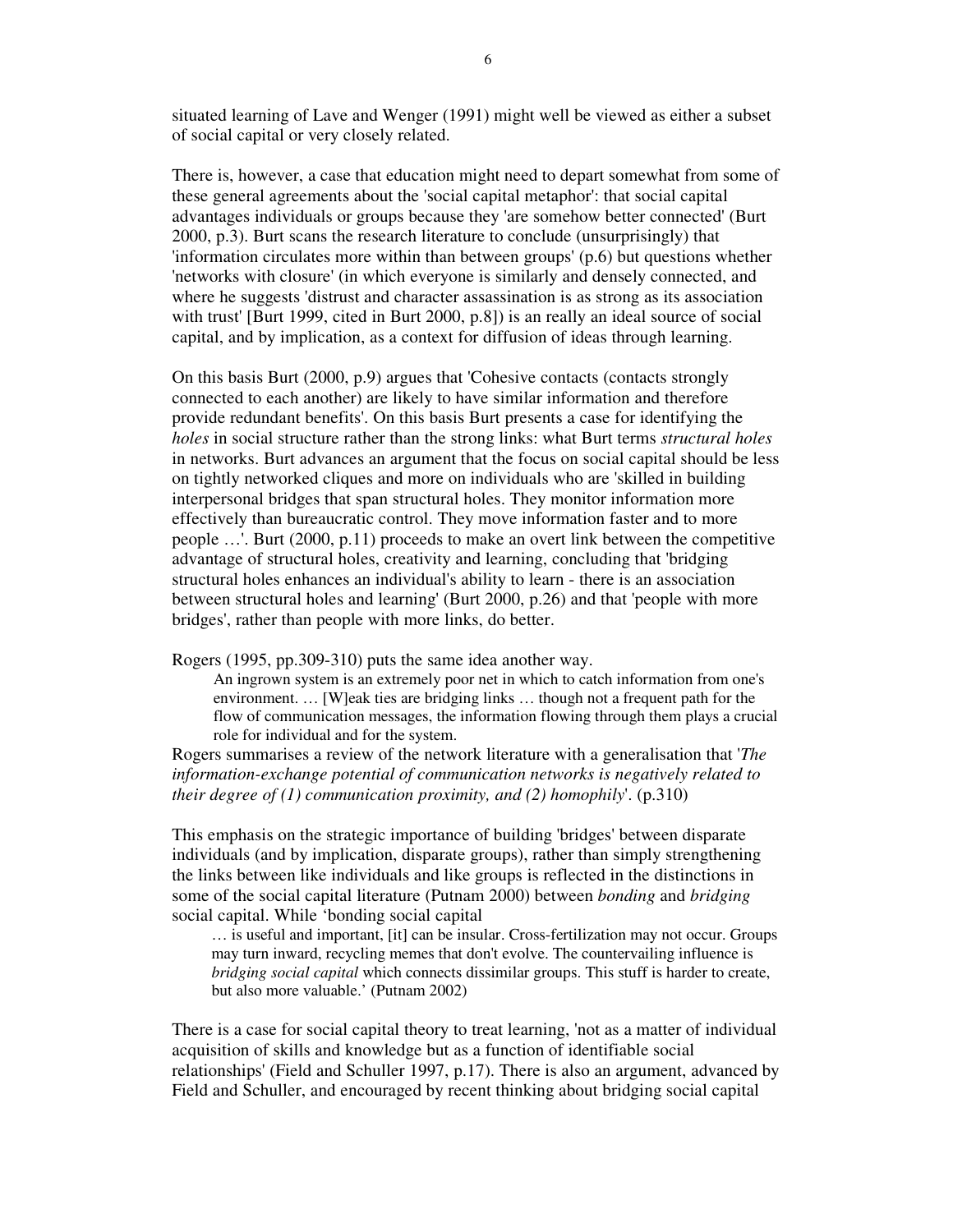that adult and vocational education researchers, rather than looking at individual agents and measuring their capacity to learn through particular providers,

… might look at the capacity of society as a whole, or of social units within it, by investigating the nature of relationships between institutions which purport to make up a learning society … [and] ask how far people in different institutions share information, share values, and how far they are able to trust others to pursue common goals. … The more information and values are shared, the more effective the system will be in encouraging adults to learn.  $(p.17)$ 

## **So how might networks be employed in adult and vocational learning research?**

The foregoing is only a small fragment of the research literature on networks and social capital, which in its entirety is deep and complex in a range of fields. However it provides enough insights to confirm what Fukuyama (1995) suggests, that education is the area where governments probably have the greatest ability to generate human capital. It also reinforces the opening contention that network theory constructs might provide some useful, empirical tools for charting and mapping adult and vocational learning relationships and the social capital arguably associated with its maximum generation in small town and small organisational setting. If we take a network as an 'interconnected group of people who usually have an attribute in common' (Productivity Commission 2003. p.10) it is possible to anticipate a large number of possible network types in communities and learning organisations in which trust and reciprocity are likely to operate effectively with a range of network characteristics (see Stone and Hughes 2002; Productivity Commission 2003, p.13).

Onyx and Bullen (1997) have used survey techniques to test connections between social capital and a small number of regions with apparently rich mutual associations. McQueen and Lyons (2001) have explored mutual forms or organisation as a preliminary step to investigating a possible link between social capital and community regeneration in regional Australia. While their research in regional New South Wales demonstrates the uneven density of mutual organisations ('established by groups of people to provide services that are not available from government or for-profit firms', p.4), hey caution that a high density of such 'mutuals', particularly in shrinking communities, may be more a 'testimony to organisational survival'(p.11). While superficially indicative of high bonding social capital, they stress that a observed high density of mutuals may not necessary be a good thing in a community whose large number of mutual organisations are indicative of 'long suffered, deep divisions along racial, ethnic, religious, political or class lines'(McQueen and Lyons, p.11).

While previous research has been unable to identify a commonly agreed measure of social capital, it is providing evidence that mutuality *within* organisations (bonding) may be part, but not, in itself, a sufficient measure of a communities ability to adjust to change, and certainly not a good measure of the ability for an individual to learn.

However previous research suggests it should be possible and useful, using a variant of the informant rating method identified by Rogers (1995), Burt's (2000) theorising about structural holes as well as Stone and Hughes'(2002) predictions about the importance of bridging social capital, to use network diagrams generated on site by informed individuals, to identify structural holes where there are opportunities for learning through bridging, and conversely bridging through learning. Similarly, it should also be possible to identify network types (in workplaces, learning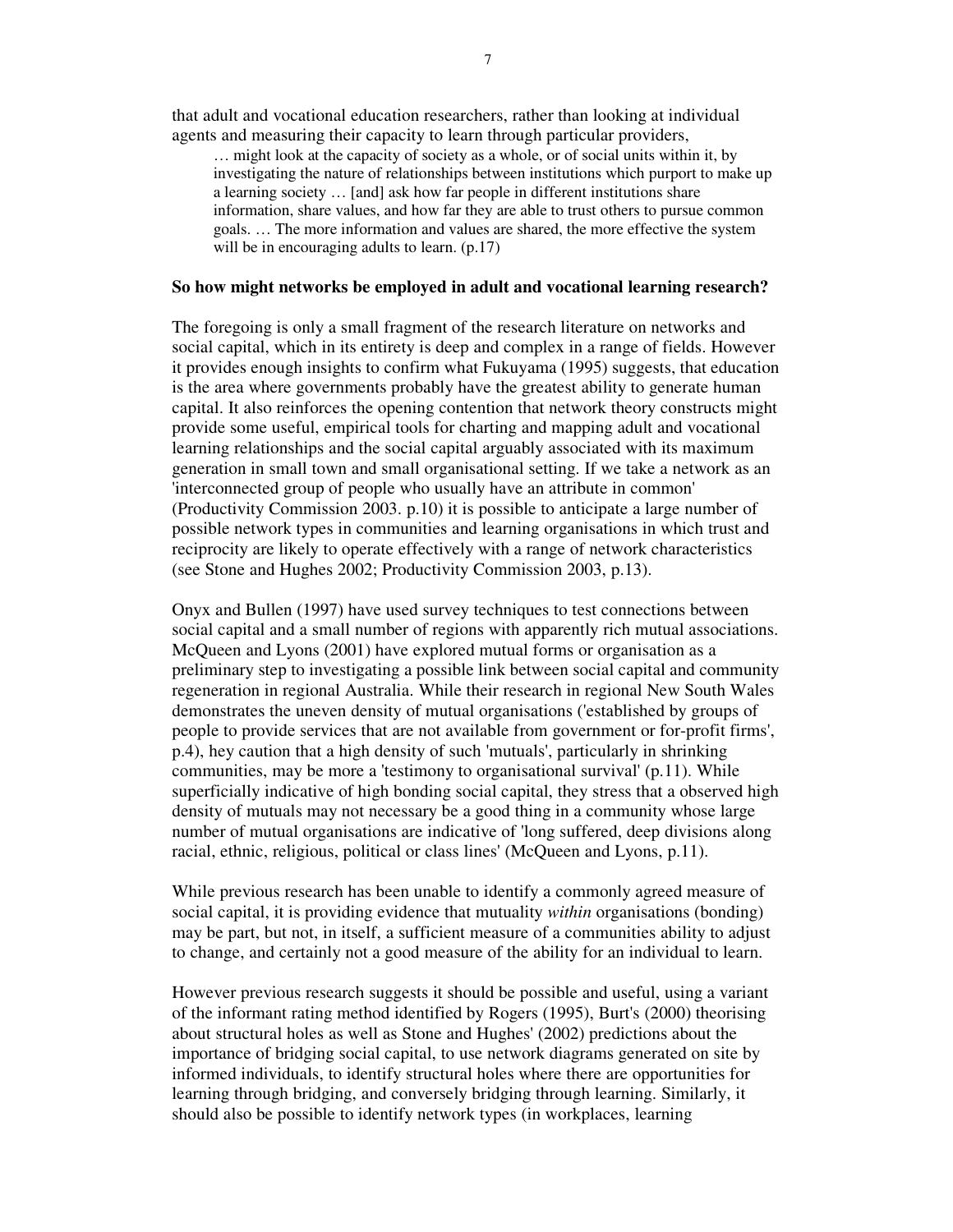organisations and community settings) that positively affect the propensity to learn across different organisations and contexts as well as characteristics of organisations and individuals that are better able to identify and bridge structural holes in networks.

Formal and informal networks with a potential learning-related function that might be the subjects of such research are very diverse. They include informal personal ties and relationships as well as formal and informal relations with and between institutional systems. One might expect to observe a wide range of network characteristics such as size and extensiveness, density, closure and diversity (ethnic, educational, cultural) that presumably impact on the ability of individuals and groups to learn, and particularly for mutual community organisations and individuals to create the necessary bridges alluded to above in order to build social capital.

# **The use of network diagrams 2**

Network diagrams (in the form of organisational sociograms of learning-related organisations) were first experienced in research settings by the author during  $CRLRA<sup>3</sup>$  (2000a, 2000b) research into the role of vocational education and training (VET) in regions surrounding ten Australian non-metropolitan towns. Network diagram were used as part of that research to reconstruct and conceptualise the interrelationships between learning organisations within and between separate but contiguous geographic communities. In these early studies the diagrams were developed, retrospectively as a product of the research, and drawn by researchers *after* an extensive round of on-site interviews.

Network diagrams have since been trialed and used with considerable effect by the author on the *'front end'* of research into adult and community education (ACE: Golding 2001a, 2001b, Golding and Rogers 2001), TAFE<sup>4</sup> (Golding and Vallence 2001) and volunteer organisations (Hayes and Golding in progress 2003). In each of these studies, network diagrams have been created by a set of selected, key informants in some ways similar to the key informant method identified by Rogers (1995). Cavaye (2003b) has anticipated future use of variations of the method as a selfmanagement tool in ACE organisation in Victoria, The network diagram technique, further elaborated below has been shown to provide a standard, defensible (and arguably replicable) method to conceptualise, sample and analyse learning organisations and their network interrelationships in communities.

In the research technique outlined below in this paper, the deliberate emphasis is on a small number of diverse informants thoroughly familiar with and embedded within particular systems (after Rogers 1995), who are able to identify the structural holes between learning organisations as well as the organisational relationships between them. This need to account as much for the relationships *that do not exist* among actors in a network was anticipated by Knoke and Kuklinski (1982, p.12). Such 'missing'relationships in local learning networks, while presupposed in deliberate and formal attempts to enhance them (for example through Local Learning and

 $2^{2}$  Some of the principles involved in the use of network mapping were presented in workshop format to the March 2002 AVETRA Conference in Melbourne.

<sup>&</sup>lt;sup>3</sup> Centre for Research and Learning in Regional Australia, University of Tasmania.

<sup>4</sup> TAFE: Technical and Further Education.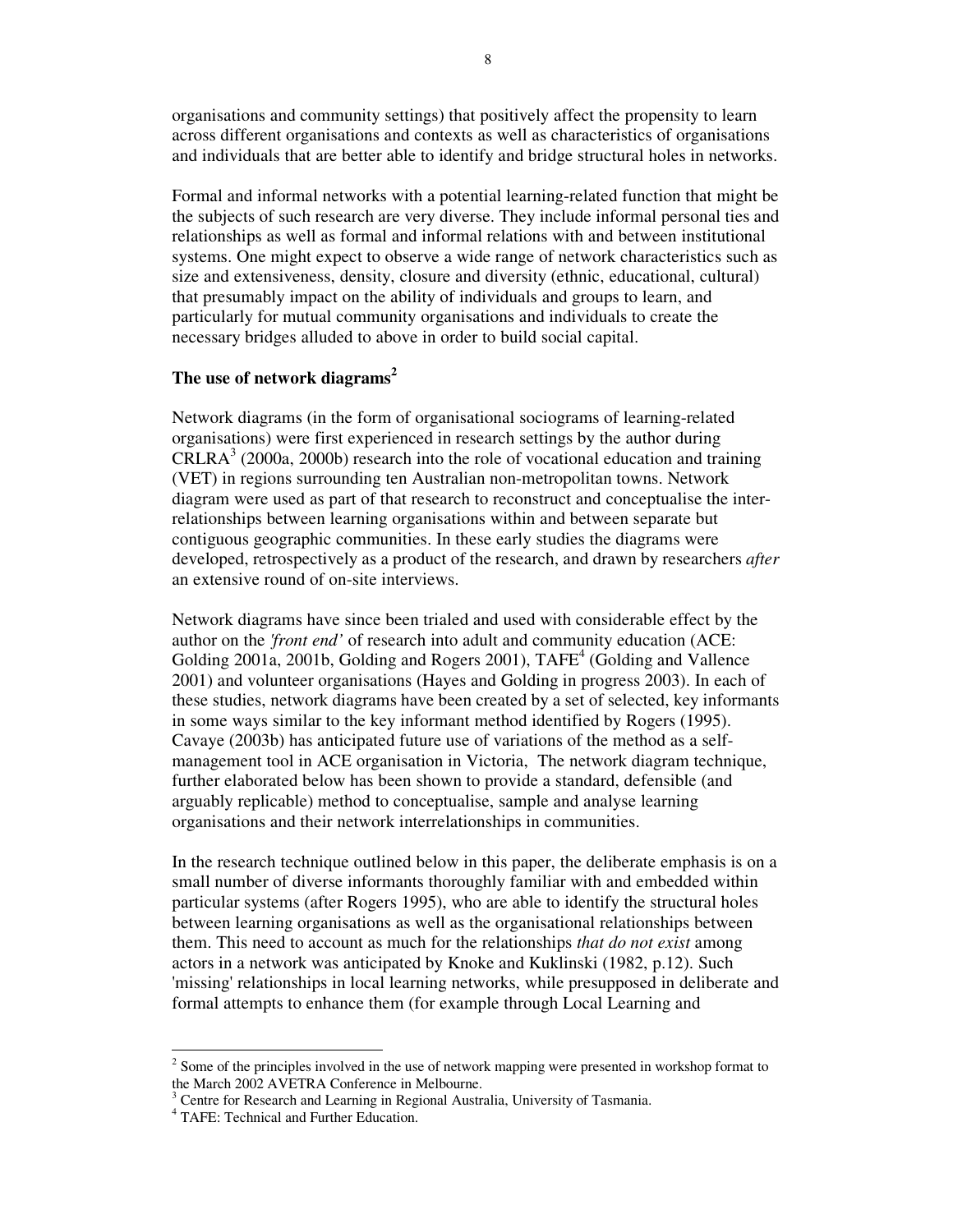Employment Networks - LLENs in Victoria), have seldom been the subject of research.

The diverse learning organisations that have been the subjects of the author's research have included TAFE campuses, TAFE departments, corrections education centres as well as adult and Community Education (ACE) providers. In many cases in small rural and remote communities no separate, local adult learning organisation exists beyond the mutual, non-profit organisations. Important 'surrogate'learning organisations in such small community contexts include fire brigades and SES<sup>5</sup> units, and in many very remote contexts, local stores, hotels and Aboriginal community organisations.

The technique has been found in a series of studies between 2000 and 2003 to be a useful tool for analysis, review and evaluation in more than 70 different communitybased adult learning settings: four prison education centres, ten providers in two ACE clusters, ten ACE providers, ten TAFE campuses, learning organisations in 20 small and remote Victorian towns and most recently, 20 fire and emergency services organisations in small and remote towns in five Australian states.

## **The particular usefulness of network diagrams**

Network diagrams drawn by key informants at the initial site visit, have been found to be particularly useful in the adult, community and vocational learning settings outlined above for a number of research-related purposes. These network maps involve delineating the key sites for learning and the main learning organisations in geographic localities and regions. They have proved invaluable in research studies of small towns for identifying sample populations of informants in learning organisations and communities. They have allowed the teasing out of complexities and inter-relationships (and particularly lack of relationships) within and between learning organisations; identifying and conceptualising linkages (or lack of linkages), collaboration, blockages and competition between and within learning organisations; and identifying how organisations are seen by participants to be interacting prior to more detailed research and interview.

Quite apart from their value to researchers, network diagrams have provided an opportunity for staff within these organisations to identify, map, document, benchmark and improve networks for evaluation and quality assurance purposes. Network mapping and follow up focus group interviewing for the specific purposes of *qualitative auditing 6* were also used during 2001 at Bendigo Regional Institute of TAFE as part of the Institute's quality assurance process. This 'qualitative audit' process (Golding and Vallence 2001; Golding 2002) was developed as an alternative to quality assurance through random survey and other quantitative analysis.<sup>7</sup>

<sup>&</sup>lt;sup>5</sup> SES: State Emergency Services.

 $<sup>7</sup>$  The use of this technique as a critical part of a quality assurance program has been called 'qualitative'</sup> audit'by the author. The term derives from the definition of qualitative as 'pertaining to quality'and the etymology of audit in the Latin term *auditus*, to hear. Network diagrams are used as a means of evaluating and benchmarking networks and identifying informants for interview, literally to 'hear about quality'.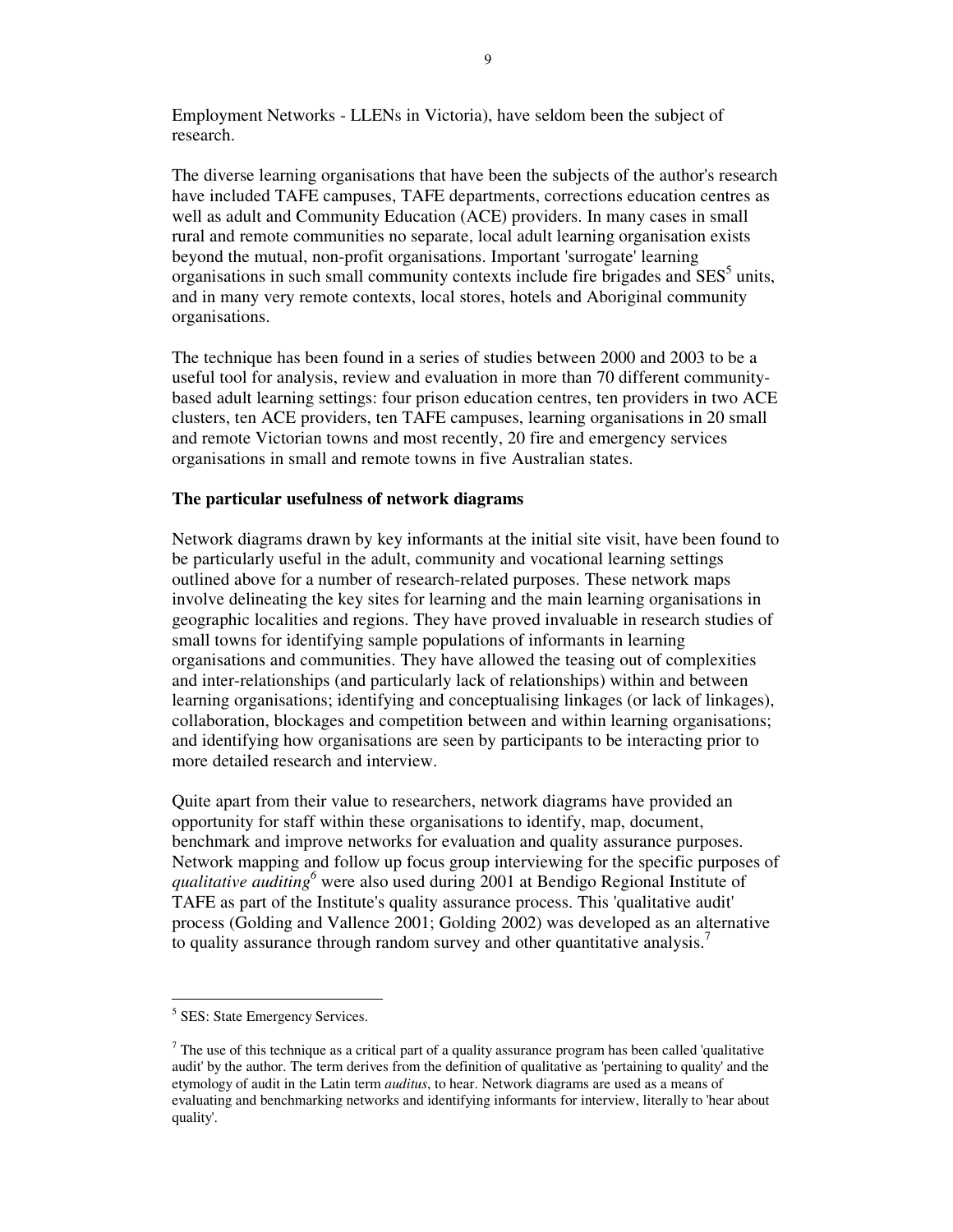# **RESEARCH METHOD**

## **The use of network diagrams**

While the relationships between a particular organisation (such as a learning organisation) and other organisations have been found to be complex, even in a relatively simple settings, these complex relationships can often be discussed, conceptualised and portrayed quite simply by a wide range of informants in the form of a network diagram. The commoner relationships, and the ones found to be most useful by the author, are essentially in four categories $\delta$ :

- *collaborative:* where organisations work together or relate positively in some way. These collaborations are usefully conceptualised as having varying strengths: eg strong, normal and weak by lines of varying thickness.
- *competitive:* where organisations are deliberately or otherwise engaged in some form of contest (e.g. for students or resources)
- *blocked:* where organisations are in some way deadlocked in their relationship, typically through a current or previous falling out, typically over personalities, of unsettled demarcation over 'learning territory'or related to a dispute over a particular, past incident
- *non-existent or minimal*: where organisations, sometimes with a closely related function, avoid contact or choose not to associate or collaborate.

Beyond this basic network diagram a number of other elaborations have been developed by trial and error. In its simplest form, a participant, usually an informant with a good knowledge of (or responsibility for) a particular local learning organisation (eg a particular TAFE campus, ACE provider, enterprise) is selected as an initial informant to create the network diagram. The informants are invited by the researcher to represent their own learning organisation as a circle in the centre of a large (say A3) sheet of plain paper. The informants are then asked to consider and add 'links'between their own learning organisation and other organisations) using the schema suggested in the diagram that follows.



<sup>&</sup>lt;sup>8</sup> It is possible to postulate other types of links. In some cases there can be more than one type of relationship between organisations (eg there can be collaboration with some programs and competition with others). It is also possible for one organisation or informant to disagree about the nature of their relationship. For example one informant might describe a particular link as 'collaboration'and an informant from other party to might describe it, looking from another direction, as 'competition'.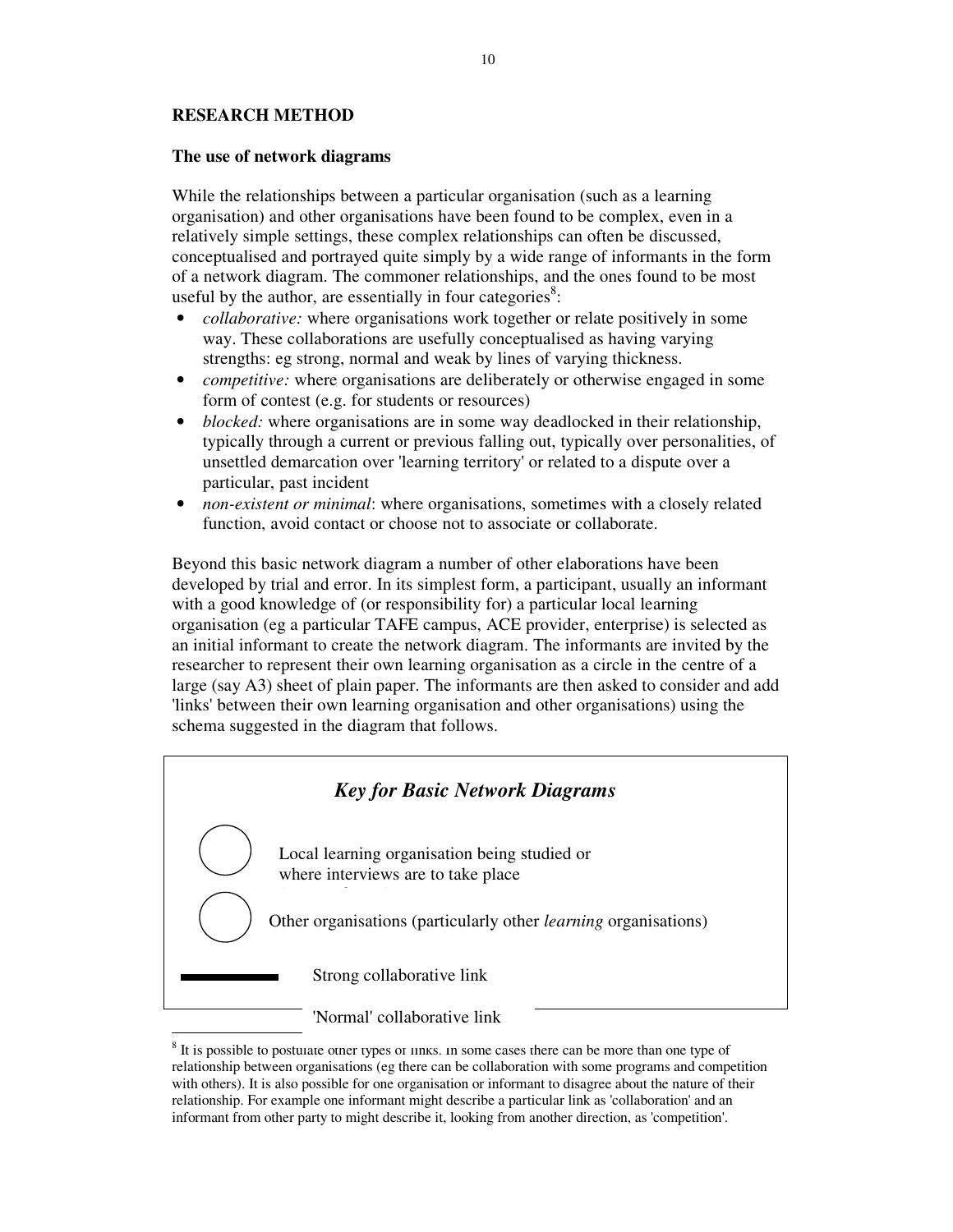

It is important to stress that network diagrams are individual and different from each other, because they are created by individuals with different roles within organisations and with different ideas about network relationships. They present, in a simplified form, and from an individual perspective<sup>9</sup>, links that are typically quite complex. It is possible to enhance the diagrams in a number of ways as summarised below. The usefulness of these and other elaborations depend on the purpose of using network diagrams.

The network diagrams are created using a schema that allows identification not only of *bonding social capital,* essentially contained within organisations and communities, and *bridging social capital,* reaching outside and beyond communities. Social capital and diffusion network theories suggests that strong communities, including learning communities, should not only network and pull together (i.e. have strong *bonding* social capital), but also have strong and collaborative external links (*bridging* social capital) to ensure a flow or diffusion of ideas from 'outside'and an awareness of change beyond communities.

It is possible to think about and create different network diagrams that identify a range of relationships that are either internal, external or both as they apply to learning organisations. There may be network links within an organisation (eg between teaching departments or service areas on one site), links beyond the organisation and across sites (eg to extended campuses), links to other organisations within the town or neighbourhood and/or links to other organisations outside of the town.

If the object of a study involves parts of a large learning organisation (eg a TAFE), internal links would be those relationships inside the organisation and possibly to extended campuses. External links would be those relationships beyond the organisation. If a particular neighbourhood, suburb, learning town, small or remote community is the focus of a particular study, internal links would within those areas. Relationships to organisations, towns or communities beyond that might be regarded as external links.

In many towns and regions it is useful in the creation of the network diagrams to know and respect the widely understood geographical nature of network relationships,

<sup>&</sup>lt;sup>9</sup> The rationale for inviting leaders, managers and coordinators to draw network diagrams is that the diagrams that they create incorporate their particular vision of organisational relationships. Where there is a need for such a diagram to represent a wider organisational view, it is possible to invite a team of other informants within the same part of the organisation to comment on and make changes to a copy of the original diagram.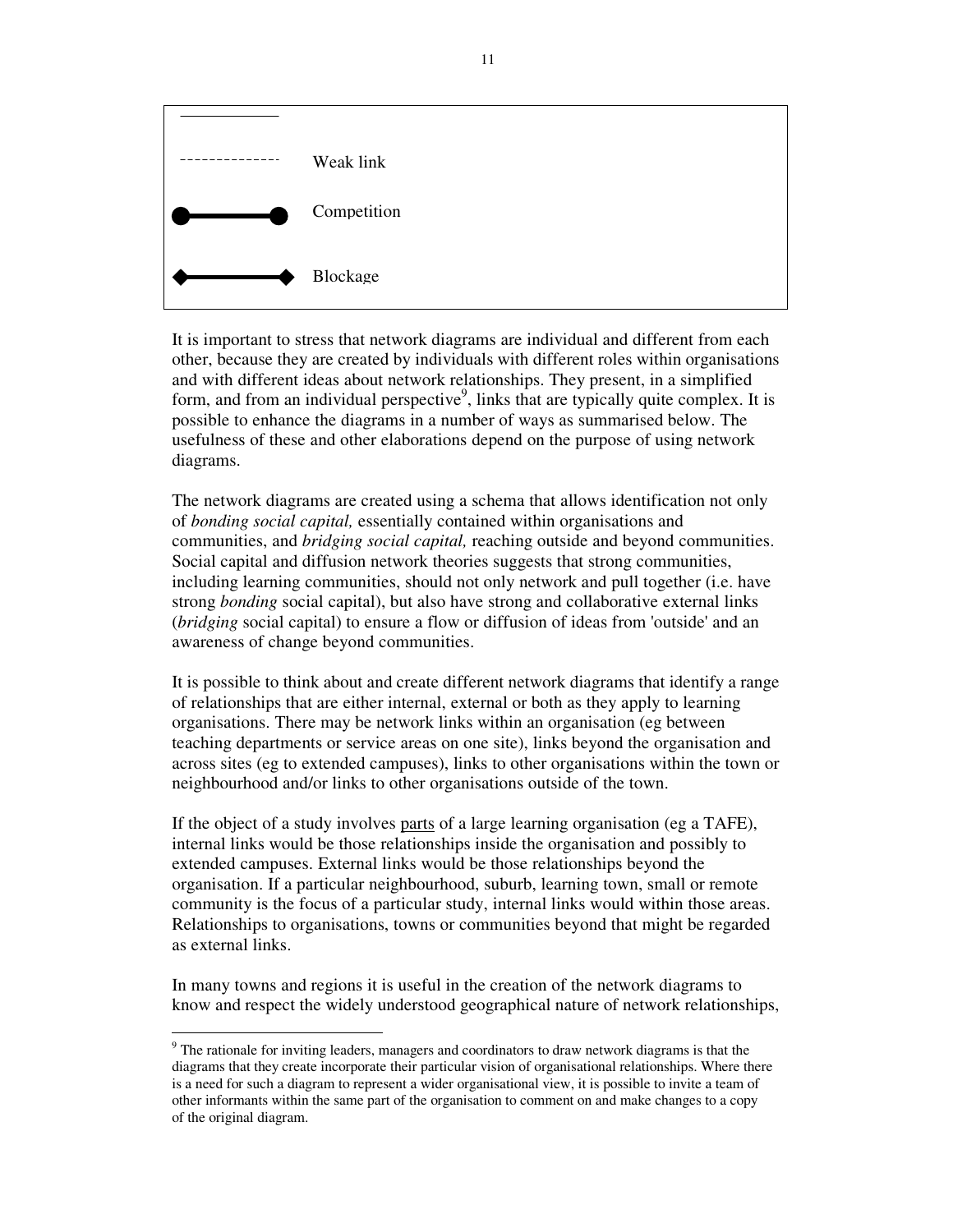both in the local neighbourhood and beyond it. For example if one is undertaking learning organisation research in the city of Bendigo (central Victoria), it is useful to consider relationships with learning organisations in other towns or cities in particular directions from Bendigo and to approximately preserve these directions in the network diagram. For example on the network diagram shown below, informants would place circles representing Echuca-based learning organisations within the separate space delineated north of Bendigo, and for relationships with Maryborough and Melbourne-based organisations to be represented in areas to the south west and south respectively.



As informants are drawing a line on a diagram it has been found to be productive to get them talk about what the link means and to record directly that on the diagram. For example they might say: "This strong link is associated with our shared facility"; "This competition is about contested government funding" or "This blockage goes back to our falling out in 1996." On the network diagram, the strong linkage, competition and blockage lines drawn would have written along them 'shared facility', 'government funding'and '1996 falling out'respectively.

To some extent, the diagrams informants draw about adult learning organisations are limited by how the informants perceive learning and learning organisations. It has therefore been found useful in generating consistent and comparable diagrams to give informants drawing the network diagram a standard prompt from two lists. One list identifies types of learning and learning organisations that are of particular interest for the researcher (e.g. accredited, on the job, community owned and managed, formal, non-formal, for profit). Another list identifies other types of learning organisations (surrogate learning organisations including 'mutuals'of McQueen and Lyons 2001) that may or may not be found locally (eg organisations providing services for older people, primary schools, fire service organisations, Aboriginal organisations, ACE providers, particular enterprises).

It has been found to be particularly useful to identify and put on the diagram organisations within communities and localities that do *not* have relationships with the informer's own organisation. For example if a particular TAFE has no relationship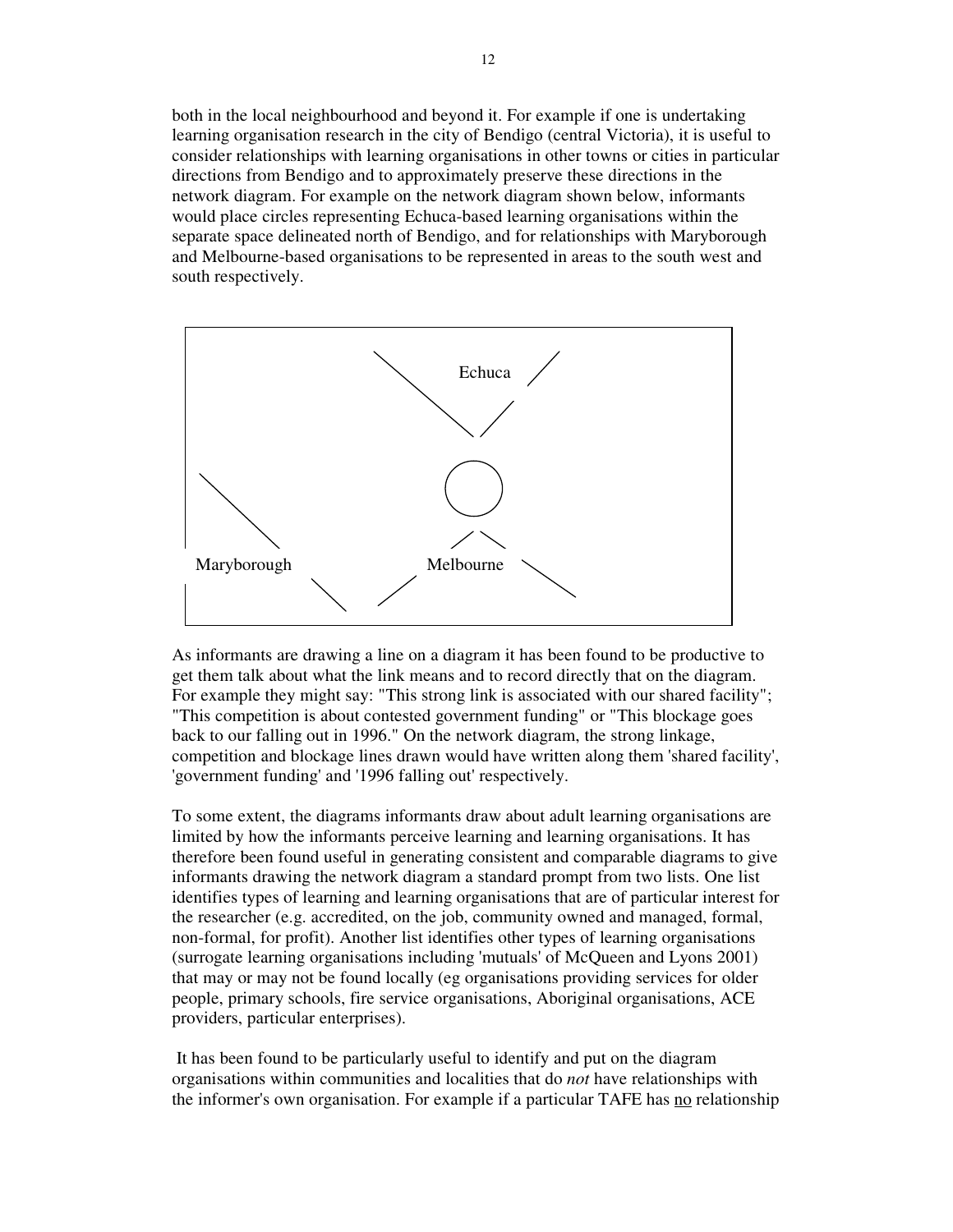with a particular local secondary college, it is of particular interest and importance to document that college's isolation if future collaboration and networking is seen as desirable.

## **Some tentative generalizable findings**

The use of network diagrams by the author in research across a wide range of adult and vocational learning in 70 different contexts has led to a number of tentative, generalisable findings as summarised in point form below.

- Network diagrams are excellent for conceptualising the (often complex) structural, sectoral and/or geographic discontinuity between communities or organisations: for example between rural towns or between ACE or TAFE providers in a particular region. A particularly interesting extreme example involves the typically limited and necessarily circumscribed links between a prison education centre and organisations on 'the outside'.
- All network diagrams are individual and different in that they reflect the attitudes, roles, perspectives and relationships of the person drawing them. They are most effectively and efficiently drawn from the perspective of an informant who is well informed at the centre in their own organisation. Having said that, networks can be replicated for informants with similar attitudes, roles, perspectives and relationships.
- Links between like services and sectors are typically strongest other than where disrupted by competition or jealousies related to service provision, resources and personnel.
- Local learning networks typically include only a geographical neighbourhood or a particular town. Potential learners are unlikely to learn in an organisation or sector which does not already form part of their personal or professional network or which is beyond their immediate social distance.
- Women are relatively skilled and experienced at operating within and particularly across diverse and diffuse networks. Young people are often much less cognisant of the existence of network structures, and particularly of their place or role in those networks, than older people.
- There is a tendency within tightly controlled and managed organisations for like individuals to come to quick and consistent agreement about network relationships and to create similar network diagrams that reflect an organisation's agreed strategic direction. Conversely, network informants in loosely coupled and informal organisations tend me more diverse and to reflect their own personal links.
- Network diagrams created by experienced managers, facilitators and coordinators who live and work in the same context over long time frames are more complex and extensive that those generated by more inexperienced, new informants who live and work in different communities. For this reason, there is good reason to regard networks and an ability to extend them as a critical organisational and personnel resource.
- Some network diagrams tend to emphasise directive, functional and command relationships (for example between and within fire service and SES organisations). Other diagrams, particularly those drawn in very small towns and organisations, tend to strongly reflect friendship and family relationships.
- A link between a particular organisation and another can be fluid over time and be related to a specific transaction. (For example a link between a particular TAFE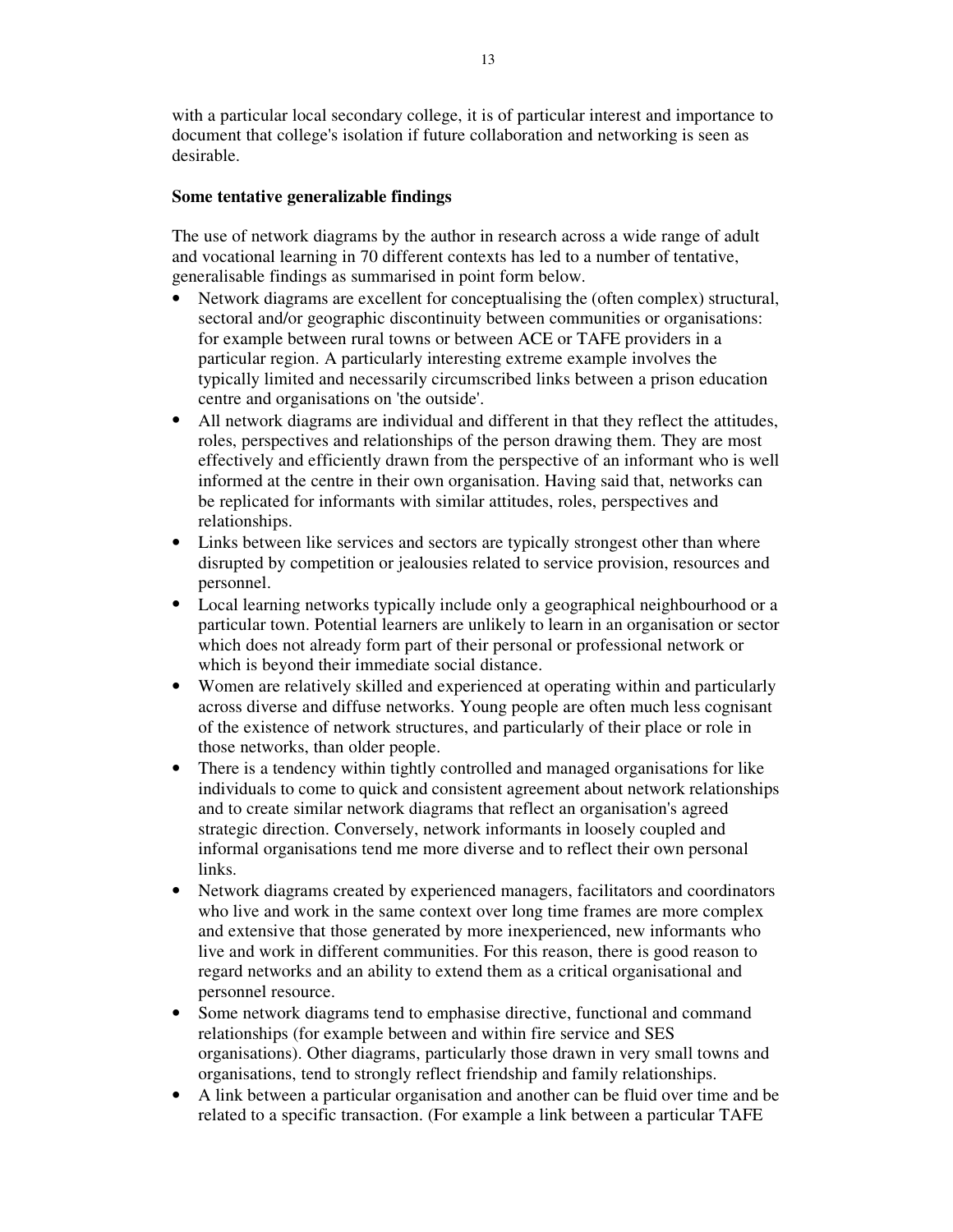and ACE organisation for funds might be competitive. At other times the link (eg for equipment) might be collaborative. As other times, for particular staff it might be blocked. Some TAFE staff may have no links with the ACE organisation, while others may have strong links).

- Formal, new organisational networks are not always the most effective networks, particularly if they cut across existing informal or historic networks or if they extend beyond the normal social or community distance of network participants.
- Individuals in different organisations sometimes characterise the same links between their organisations in quite different ways since they are looking from a different (and sometimes opposite or opposing) perspective.
- Network diagrams that are drawn by a well-informed participant, prompted by the same person/researcher, using a standard organisational checklist, drawn to an agreed and clearly identified network theme (eg adult learning; fire and emergency services; health) and which preserve geographical (neighbourhood and regional) relationships are easiest to compare, interpret and replicate.
- Network diagrams have limited use in interpretation if one only takes account of strong and bridging links. Identifying weak , blocked or missing links (structural holes) in networks and particularly missing bridging or external links are of particular importance in identifying ways to improve the reach of learning organisations.
- The presence of blockages between organisations is usually a sign of mistrust and can be particularly debilitating. Blockages are particularly associated with extreme forms of market competition, and in smaller communities with conflicting roles or personalities.
- Given that network diagrams have individual authors they can be difficult to ethically report without standard research ethics safeguards similar to those that apply to interview data.

A summary of these generalisable points is provided in the conclusion after a brief discussion of some strengths and limitations of network theory generally and network diagrams in particular.

# **Discussion of strengths and limitations of network diagrams**

Network diagrams drawn in learning organisations and small town contexts draws on a rich and diverse tradition of research into networks. The technique has some theoretical relationship to existing research techniques such as sociograms developed before the development of social capital theory and before the recently postulated relationship between social capital and learning networks. Many educators would be familiar with the long-standing practical use of class-based sociograms to determine inter-relationships between individual learners within small groups to assist in managing and enhancing relationships between groups and individuals in schools. The use of somewhat similar diagrams to determine, study and enhance relationships between adults in learning organisations in community contexts in small and remote towns appears to be much less common.

Given that social capital is now generally accepted as referring to 'social relations of mutual benefit characterised by norms of trust and reciprocity' (ABS 2000: following Winter 2000), network diagrams appear to have particular application to social capital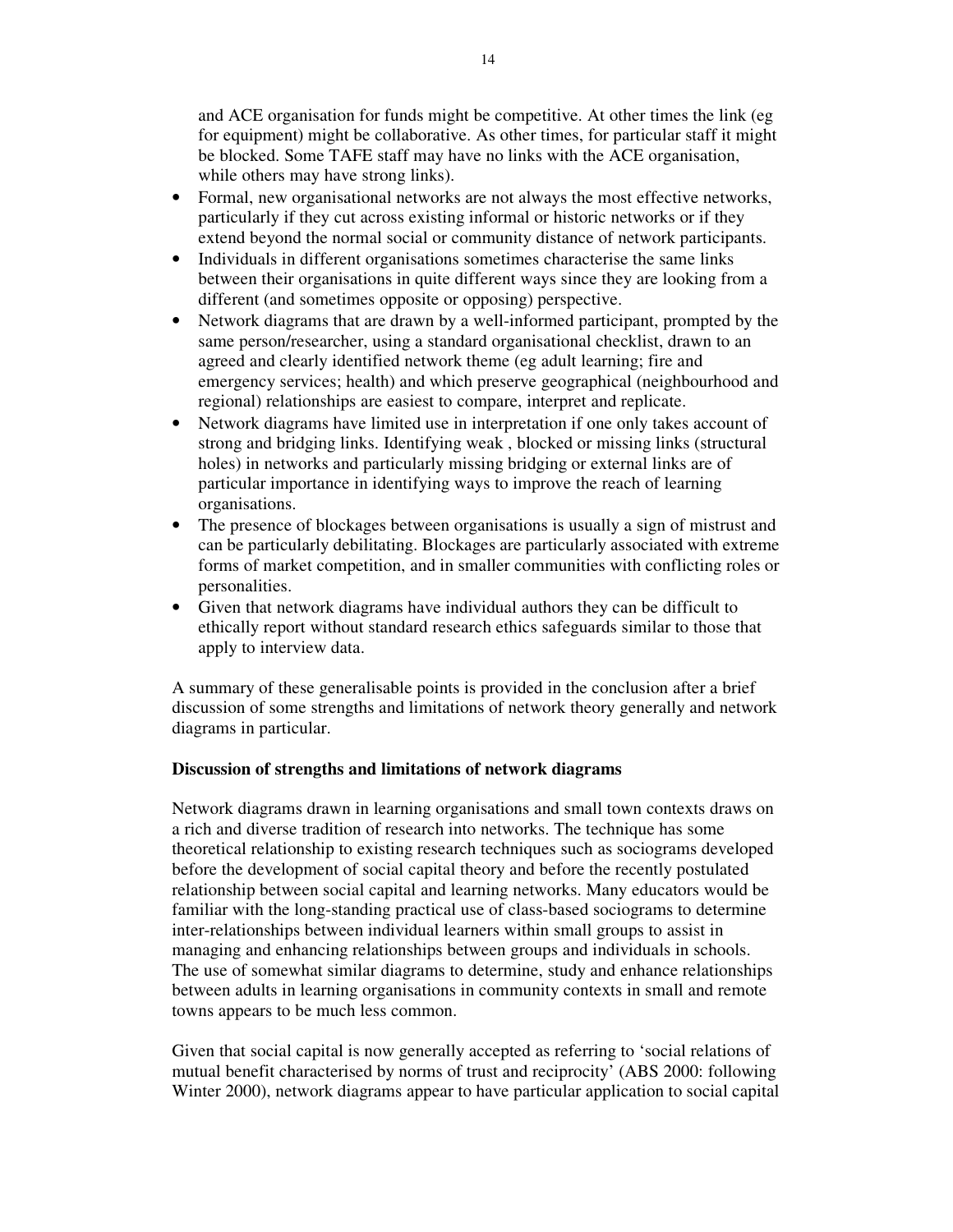research. Network diagrams, and more particularly the network relationships<sup>10</sup> they very effectively represent, collectively presuppose the phenomenological constructs associated with relationships: particularly to networks ('working together as a system'), trust, reciprocity ('give and take'), collaboration (working together) and shared norms (s ways of behaving that are considered socially acceptable).

What all these social capital and learning phenomena have in common is that they each assume the presence of (and a mutually beneficial relationship with) at least one other party. They are therefore impossible to discuss and conceptualise without taking account of and positively accommodating for other parties, in this case between adult and vocational learning organisations. As Beckett and Helme (2001, p.13) point out, the indicators of social capital developed by ABS (2000)

… are not only quantifiable, but are also relational. That is they target a connection between the individual and the wider setting, and they do so in a way that the data about *the quality of engagement* (or perhaps *immersion*) in the community could be derived.

It is this the nature and strength of this relational element (or lack of it) that networks diagrams in community settings have been found to essentially capture. By contrast some other theories about relationships (eg competition and conflict theory) assume that it is possible and even desirable for organisations to act unilaterally in their own best interests. In some smaller towns and communities organisations have tended to work together for the 'common good'. There is a general perception in such communities that the development (and in some cases imposition) of competition policy in thin markets (in education, but also in welfare and labour market programs) during the 1990s led to a loss of trust and collaboration and therefore a diminution of social capital. In many instances there has been a belated recognition that competition (eg clients or learners) in 'thin'education markets is not necessarily desirable, economically rational or sustainable, and that attributes associated with social capital (eg trust, co-operation and collaboration) are important to cultivate and value, particularly in learning environments.

It is important to note before summarising and concluding that network diagrams, like all other social and phenomenological contracts, are value-laden. Though the act of subjectively selecting key informants in small communities and organisations to (together or separately) create a network diagram is cost and time saving at the possible expense of a higher order of validity, in many small communities and organisations creating randomised surveys with large numbers of informants are impossible. While the use of network diagrams as described might be criticised in that it presupposes the value of networks and social capital to learning at an organisational level, it can be argued that much learning (formal, non-formal and informal) is also dependent on and enhanced by social capital intra-organisationally. In effect, attributes associated with social capital (trust reciprocity, collaboration, networks) are valued personally as well as within organisations and also in the conventional classroom setting between teachers and learners.

**CONCLUSION** 

 $10$  Most informants describe these network relationships as 'links'.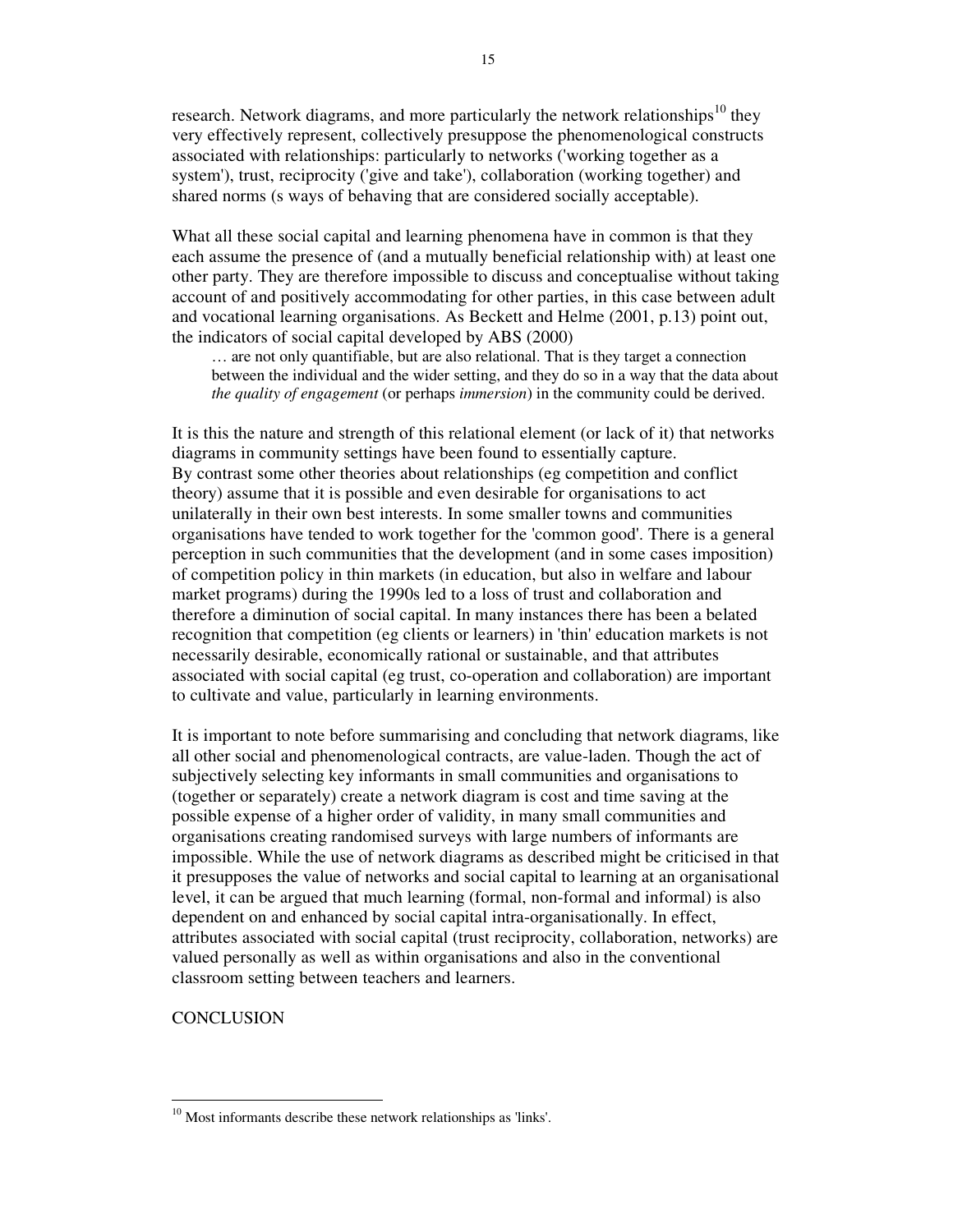This brief paper has only briefly outlined some ways of using network diagrams determined from extensive research experience with the technique. The intention has been to explore some of the underpinning theoretical constructs and present a small number of tentative, generalisable findings based on experience of recent use of the diagrams in research. These studies of organisational networks in vocational and adult education have provided new insights into the importance of bonding, and particularly bridging social capital in adult and community learning contexts. Network diagrams as described above are easily applicable and transferable to a wide range of learning contexts and functions including but not restricted to research. The diagrams are accessible and understandable to, and in effect *the* network fingerprint *of*, particular organisations at a point in time from a particular informant's perspective. There is ample research evidence that the diagrams can and do change over time. A simple change: such as a change in manager or coordinator can have a significant effect on an organisation's networks and therefore its effectiveness as a learning organisation. Importantly, the smaller an organisation, community or network setting, the bigger the likely impact of a small change on its network relationships.

In conclusion, it is difficult without a full knowledge of a network informant's role or context, to confidently use a network diagram *in isolation* to qualitatively or quantitatively compare or characterise one organisation or context in relation to another. The individual nature of many network diagrams in small organisations and remoter towns and their typically close relationship with the networking skills and effectiveness (or otherwise) of a manager, coordinator or facilitator makes them difficult to objectively score, quantitatively analyse or report other than in broad terms.

Consistent with some of the early research findings on networks, the *absence* of particular links (or presence of blockages) can often as revealing as the presence of other links. The presence of strong links within an organisation or community is not enough to identify a healthy and sustainable learning organisation. Network diagrams need to be analysed in their totality, which necessarily means taking positive account of the bridging links that extend beyond the organisation, into the community and into other networks and towns. In general terms, a learning organisation with strong and diverse links through its manager, coordinator or facilitator both inside a local community and beyond it is most effective and sustainable. If it is an adult learning organisation, its effectiveness is further enhanced by a wide network reach - across education sectors, age, gender, socioeconomic status and in the case of VET organisations into enterprises and workplaces. Network diagrams, in summary, are particularly useful for identifying structural holes (Burt 2002) in learning networks and also ways they might be bridged.

Despite the identified limitations, network diagrams are particularly useful for quickly, efficiently and in a replicable, ethically defensible manner of establishing initial context (main organisations, stakeholders, relationships) with key informants in a site early in a research cycle. Network diagrams have proved most effective in the smallest towns and organisations where survey data would not be feasible. They become invaluable as the levels of organisational and functional informality increase and as the level of organisational complexity and ambiguity increase. In this sense they are particularly useful in adult, community and vocational organisations located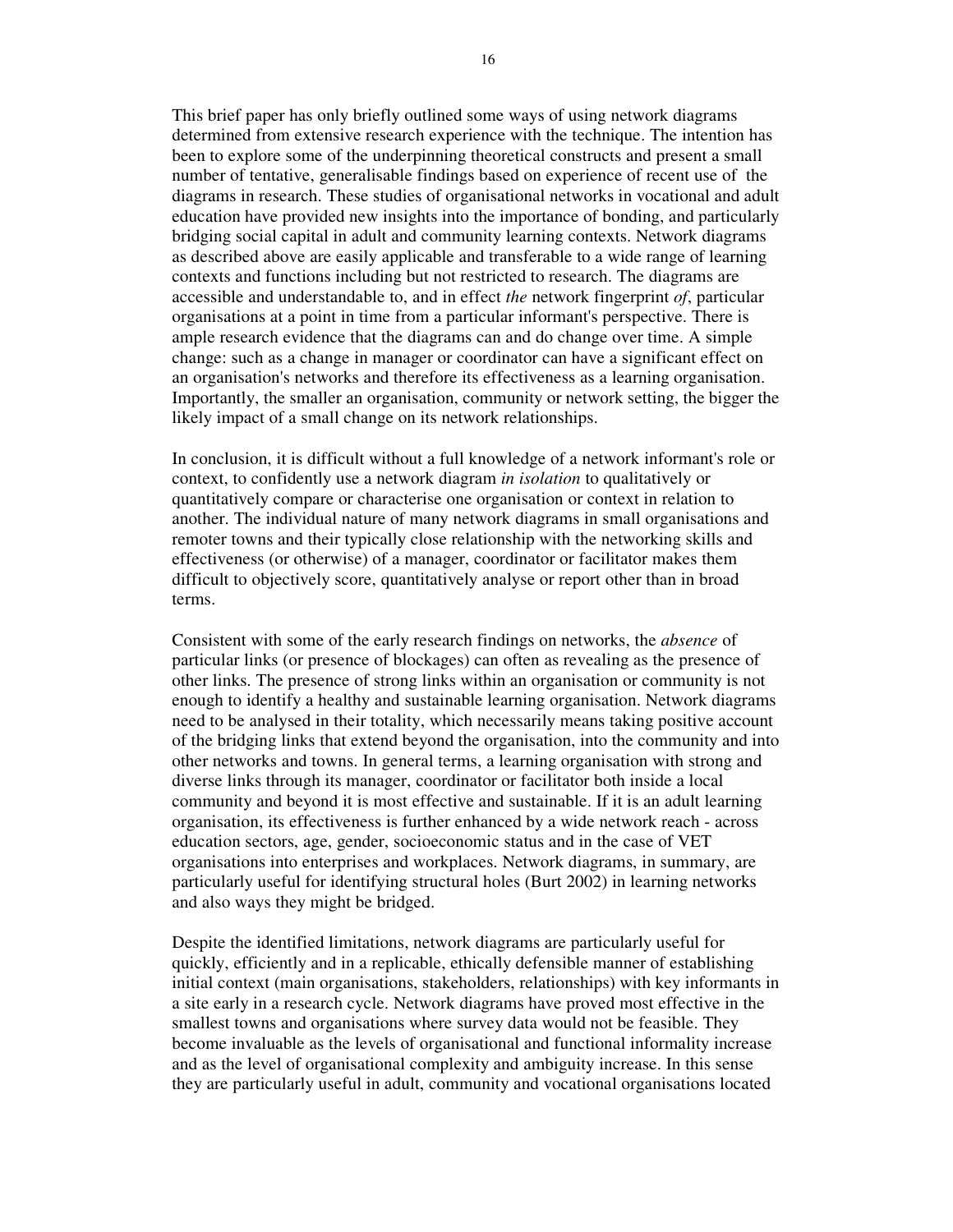beyond the major cities<sup>11</sup>. Network diagrams work very well in the most looselycoupled organisations, with overlapping roles and memberships typical of small towns . Used in conjunction with other data they are excellent for identifying organisations and individuals for follow up interviews and for summarising data in the writing up phase.

# **REFERENCES**

- ABS (2000) *Measuring social capital: Current collections and future directions*, Australian Bureau of Statistics, Canberra.
- Andrews, S. and Knoke, D. (1999) *Networks in and around organisations*, JAI Press, Stamford.
- Bandura, A. (1977) *Social learning theory*, General Learning Press, New York.
- Beckett, D. and Helme, S. (2001) *Engaging older learners*, Final Report to Adult Community and Further Education Board, Melbourne.
- Boden, D. (1994) The business of talk: organisations in action, Polity Press, Cambridge.
- Bourdieu, P. (1986) 'The forms of capital', in *Handbook of theory and research for the sociology of education*, ed J Richardson, Greenwood Press, New York, pp.241- 258.
- Burt, R. (1999) 'Entrepreneurs, distrust and third parties', pp.213-243 in *Shared cognition in organisations*, Ed L Thompson, J Levine and D Messick, Lawrence Erlbaum, Hillsdale.
- Burt, R. (2000) 'The network structure of social capital'in *Research and organisational behavior*, Volume 22, Ed R. Sutton and B. Staw, JAI Press, Greenwich.
- Cavaye, J. (2003a) *Social capital - the concept, the context*, Unpublished Paper (15pp.).
- Cavaye, J. (2003b) *Performance measures framework implementation and customisation project*, Adult, Community and Further Education Board, Melbourne, Appendix 2, p.17.
- Chayco, M. (2002) *Connecting: how we form social bonds and communities in the internet age*, New York Press, Albany.
- Coleman, J. (1988) 'Social capital in the creation of human capital', *American Journal of Sociology*, vol. 94, S95-120.
- CRLRA (2000a) *Managing change through VET: the role of vocational education and training in regional Australia*, Centre for Research and Learning in Regional Australia, University of Tasmania, Launceston.
- CRLRA (2000b) *The role of VET in regional Australia: a progress report to* ANTA, Centre for Research and Learning in Regional Australia, University of Tasmania, Launceston.
- Falk, I. and Harrison, L. (1998) 'Indicators of social capital: social capital as the product of interactive learning processes, *CRLRA Discussion Paper Series*, May 1998, Centre for Research and Learning in Regional Australia, University of Tasmania, Launceston.

<sup>&</sup>lt;sup>11</sup> Experience has shown that increasing organisational, complexity and a trend towards anonymity in towns of more than approximately 2,000 people, make network diagrams useful in towns of less than that size, even down to remote locations and communities with a district population of only 15 people.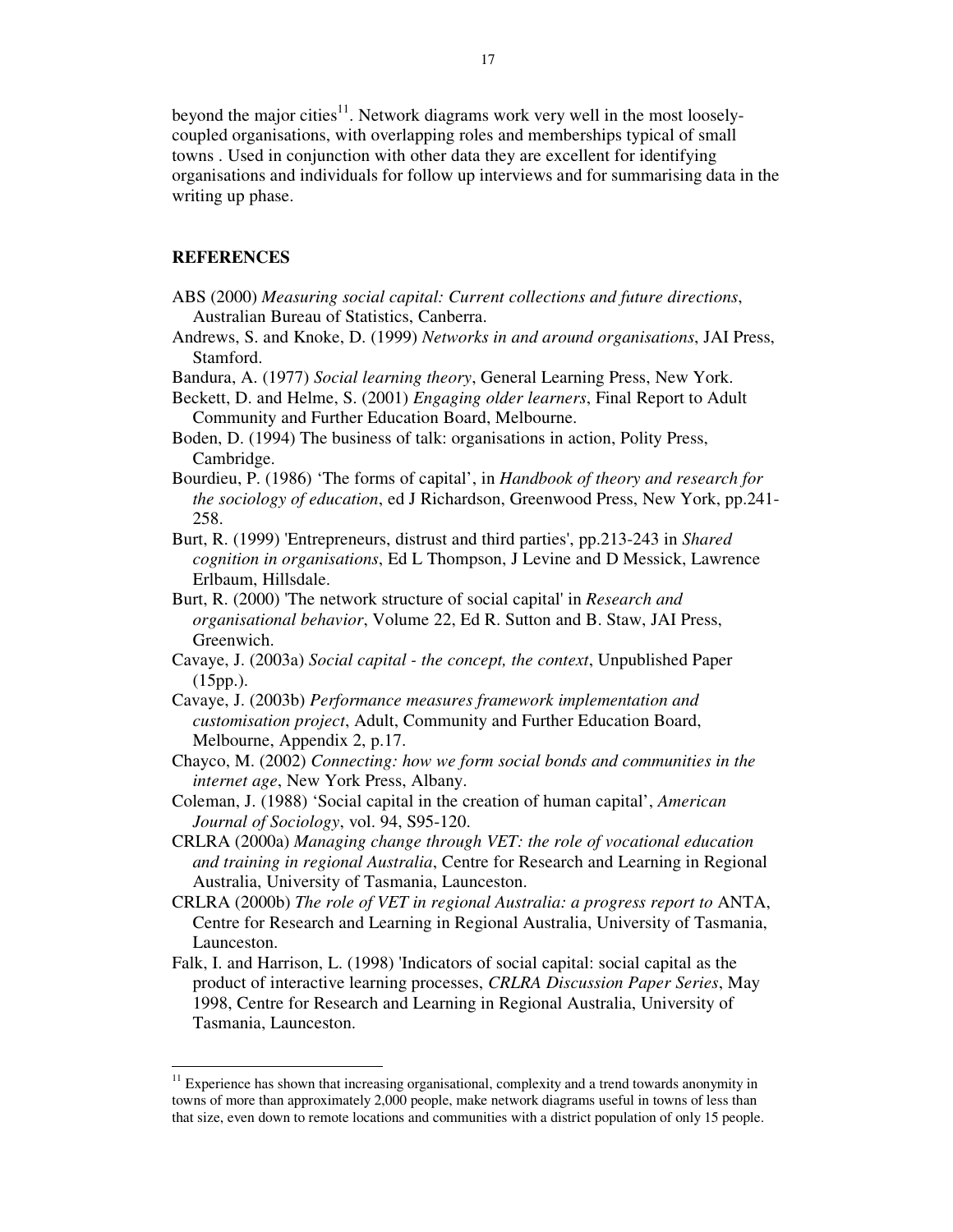- Falk, I. and Kilpatrick, S. (1999) 'What is social capital? A study of interaction in a rural community', *CRLRA Discussion Paper Series* D5/1999, Centre for Research and Learning in Regional Australia, University of Tasmania, Launceston.
- Falk, I., Golding, B. and Balatti, J. (2000) *Building communities: ACE, Lifelong learning and social capital*, CRLRA for Adult, Community and Further Education Board, Melbourne.
- Field, J. and Schuller, T. (1997) 'Norms, networks and trust', Adults learning, November 1997, pp.17-18.
- Fukuyama, F. (1995) *Trust: the social virtues and the creation of prosperity*, Free Press, New York.
- Garfinkel, H. (1967) *Studies in ethnomethodology*, Polity Press, Cambridge.
- Golding, B. (2001a) *Adult and community learning needs and provider networks in the Murray ACE Cluster in Victoria*, Report for the Murray Adult and Community Education Cluster, BRIT, Bendigo.
- Golding, B. (2001b) *Connecting lodes of learning: Adult and community learning needs and provider networks in a Victorian regional city*, Report for the Bendigo Regional Adult and Community Education Cluster, BRIT, Bendigo.
- Golding, B. (2002) 'Unscrambling the quality egg: a new *qualitative audit* process to identify learning needs and enhance networks in adult learning organizations and community settings', Keynote Presentation to VISTA Conference, Mansfield, May 27.
- Golding, B. and Rogers, M. (2001) *Adult and community education in small and remote towns in Victoria*, Report to Adult, Community and Further Education Board, Victoria.
- Golding, B. and Vallence, K. (2001) 'Unscrambling the quality egg: a qualitative audit process to identify the learning needs of adults and enhance networks in learning organizations and community settings', Paper to NCVER 'No Frills'Conference, Geelong, August 2001,

http://www.ncver.edu.au/research/papers/downloads/trconf10/GoldVall.pdf, Accessed 14 January 200).

- Hare, P. (1962) *Handbook of small group research*, The Free Press, New York
- Hayes, C. and Golding, B. (in press 2004) *Adult learning through public safety organisations in small and remote Australian towns*, Report for National Centre for Vocational Education Research, Adelaide.
- Knoke, D. and Kuklinski, J., (1983) *Network analysis*, Sage Publications, Beverly Hills.
- Latham, M. (1998) 'Social capital and the need for devolution', *Family matters* 50, Winter, pp.24-26.<sup>12</sup>
- Lave, J. and Wenger, E. (1991) *Situated learning: legitimate peripheral participation*, Cambridge University Press, Cambridge.
- McQueen, M. and Lyons, M. (2001) 'The missing link: mutual forms of organisation, social capital and community regeneration in regional Australia', *ACCORD Paper No. 5*, University of Technology Sydney and Charles Sturt University.
- Mitchell, J. (1969) 'The concept and use of social networks', pp.1-50 in J Mitchell (ed) *Social networks in urban situations*, Manchester University Press, Manchester.

<sup>&</sup>lt;sup>12</sup> Complied by A Burbridge from previous Latham publications (1997 & 1998).